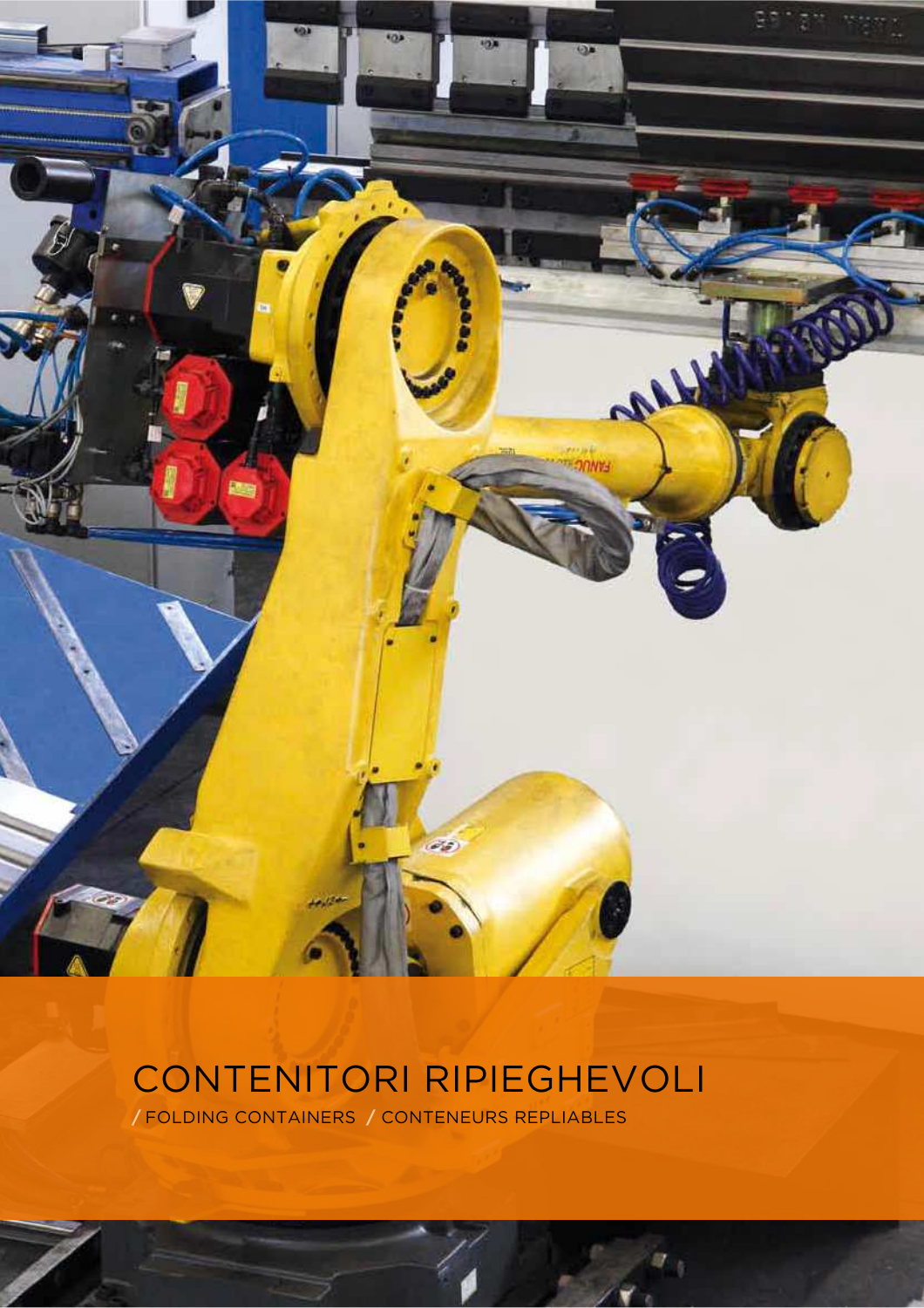## VERSIONE CON SPONDE E FONDO IN LAMIERA

VERSION WITH SIDE WALLS AND BOTTOM MADE OF SHEET METAL / VERSION AVEC RIDELLES ET FOND EN TOLE

| <b>CODICE</b>          |                   |      | DIMENSIONI / DIMENSIONS / DIMENSIONS | <b>PORTATA</b><br><b>CAPACITY</b> |    |      |
|------------------------|-------------------|------|--------------------------------------|-----------------------------------|----|------|
| PART N°<br><b>CODE</b> | C.<br>B<br>D<br>A | Е    | <b>PORTÉE</b><br>KG                  |                                   |    |      |
| CLSO01                 | 1000              | 1000 | 850                                  | 120                               | 40 | 1200 |
| <b>CLS002</b>          | 1000              | 800  | 650                                  | 120                               | 40 | 800  |
| <b>CLS003</b>          | 1200              | 800  | 650                                  | 120                               | 40 | 800  |
| <b>CLS004</b>          | 1200              | 800  | 650                                  | 120                               | 40 | 1200 |
| <b>CLS005</b>          | 1500              | 800  | 650                                  | 120                               | 40 | 800  |
| <b>CLS006</b>          | 1500              | 800  | 650                                  | 120                               | 40 | 1200 |





#### VERSIONE CON SPONDE IN RETE E FONDO IN LAMIERA VERSION WITH NETTING SIDE WALLS AND SHEET METAL BOTTOM / VERSION AVEC RIDELLES EN GRILLAGE ET FOND EN TOLE

| <b>CODICE</b>          |                |      | DIMENSIONI / DIMENSIONS / DIMENSIONS | <b>PORTATA</b><br><b>CAPACITY</b> |    |                     |
|------------------------|----------------|------|--------------------------------------|-----------------------------------|----|---------------------|
| PART N°<br><b>CODE</b> | $\overline{A}$ | B    | C.                                   | D                                 | Е  | <b>PORTÉE</b><br>KG |
| CRS001                 | 1000           | 1000 | 850                                  | 120                               | 40 | 1200                |
| CRS002                 | 1000           | 800  | 650                                  | 120                               | 40 | 800                 |
| CRS003                 | 1200           | 800  | 650                                  | 120                               | 40 | 800                 |
| CRS004                 | 1200           | 800  | 650                                  | 120                               | 40 | 1200                |
| <b>CRS005</b>          | 1500           | 800  | 650                                  | 120                               | 40 | 800                 |
| <b>CRS006</b>          | 1500           | 800  | 650                                  | 120                               | 40 | 1200                |



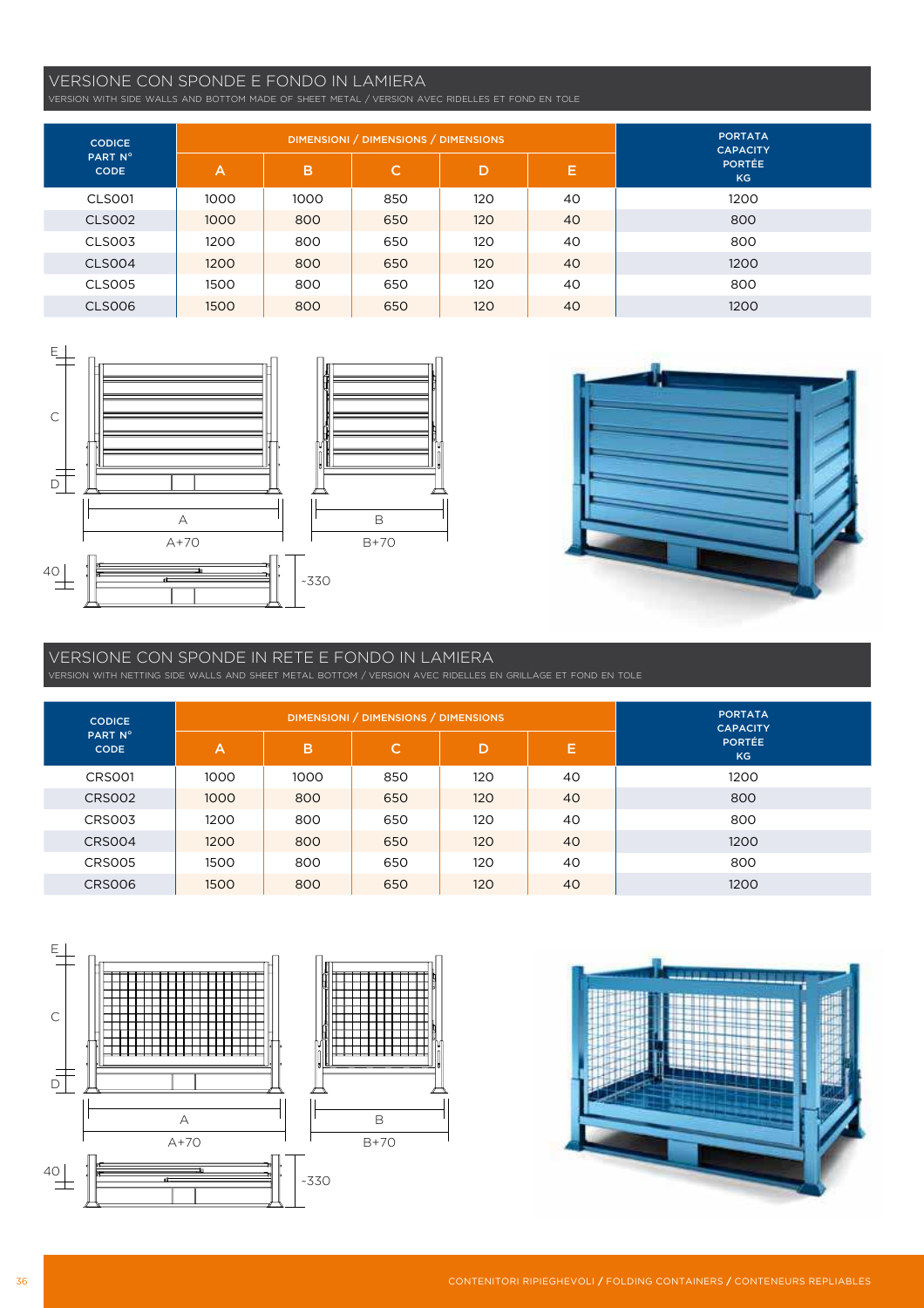### STRUTTURA RIPIEGHEVOLE PER PALLET CON SPORTELLO FOLDING STRUCTURE FOR PALLET WITH DOOR / STRUCTURE REPLIABLE POUR PALETTE AVEC PORTE

| <b>CODICE</b>          |      | <b>PORTATA</b><br><b>CAPACITY</b> |     |     |    |                            |
|------------------------|------|-----------------------------------|-----|-----|----|----------------------------|
| PART N°<br><b>CODE</b> | Α    | в                                 | u   |     | Е. | <b>PORTÉE</b><br><b>KG</b> |
| SPC001                 | 1210 | 810                               | 650 | 100 | 50 | 1000                       |
| SPC002                 | 1010 | 810                               | 650 | 100 | 50 | 1000                       |



# STRUTTURA RIPIEGHEVOLE PER PALLET

| <b>CODICE</b>          |      | DIMENSIONI / DIMENSIONS / DIMENSIONS | <b>PORTATA</b><br><b>CAPACITY</b> |     |     |                     |
|------------------------|------|--------------------------------------|-----------------------------------|-----|-----|---------------------|
| PART N°<br><b>CODE</b> | А    | в                                    |                                   |     | . . | PORTÉE<br><b>KG</b> |
| SPS001                 | 1210 | 810                                  | 650                               | 100 | 50  | 1000                |
| <b>SPS002</b>          | 1010 | 810                                  | 650                               | 100 | 50  | 1000                |



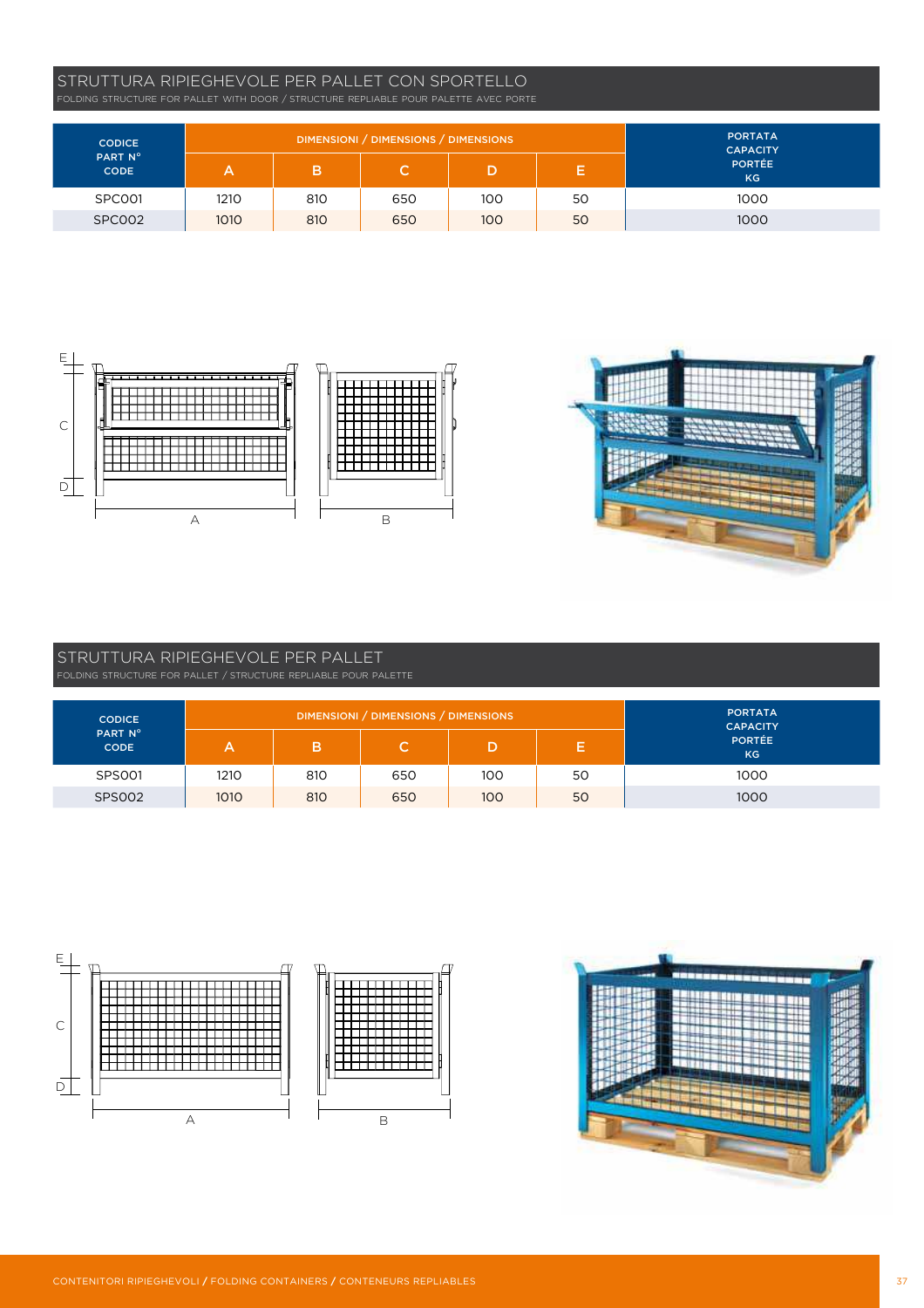### VERSIONE CON DUE SPONDE E FONDO IN LAMIERA

VERSION WITH TWO SIDE WALLS AND SHEET METAL BOTTOM / VERSION AVEC DEUX RIDELLES ET FOND EN TOLE

| <b>CODICE</b>          |      | <b>PORTATA</b><br><b>CAPACITY</b> |     |     |    |                            |
|------------------------|------|-----------------------------------|-----|-----|----|----------------------------|
| PART N°<br><b>CODE</b> | А    | в                                 | C.  |     | E, | <b>PORTÉE</b><br><b>KG</b> |
| CPLO01                 | 1280 | 850                               | 850 | 110 | 60 | 800                        |
| CPLO02                 | 1200 | 800                               | 800 | 110 | 60 | 800                        |
| CPL003                 | 1200 | 1000                              | 800 | 110 | 60 | 800                        |





# VERSIONE CON DUE SPONDE IN TUBOLARE E FONDO IN LAMIERA

VERSION WITH TWO SIDE WALLS MADE OF TUBULAR STEEL AND SHEET METAL BOTTOM / VERSION AVEC DEUX RIDELLES EN TUBULAIRE ET FOND EN TOLE

| <b>CODICE</b>          |      |      | DIMENSIONI / DIMENSIONS / DIMENSIONS |                  |    | <b>PORTATA</b><br><b>CAPACITY</b> |
|------------------------|------|------|--------------------------------------|------------------|----|-----------------------------------|
| PART N°<br><b>CODE</b> | А    |      | C.                                   | D                | Е  | <b>PORTÉE</b><br>KG               |
| CPT001                 | 1280 | 850  | 850                                  | 110 <sup>°</sup> | 60 | 800                               |
| CPT002                 | 1200 | 800  | 800                                  | 110              | 60 | 800                               |
| CPT003                 | 1200 | 1000 | 800                                  | 110              | 60 | 800                               |